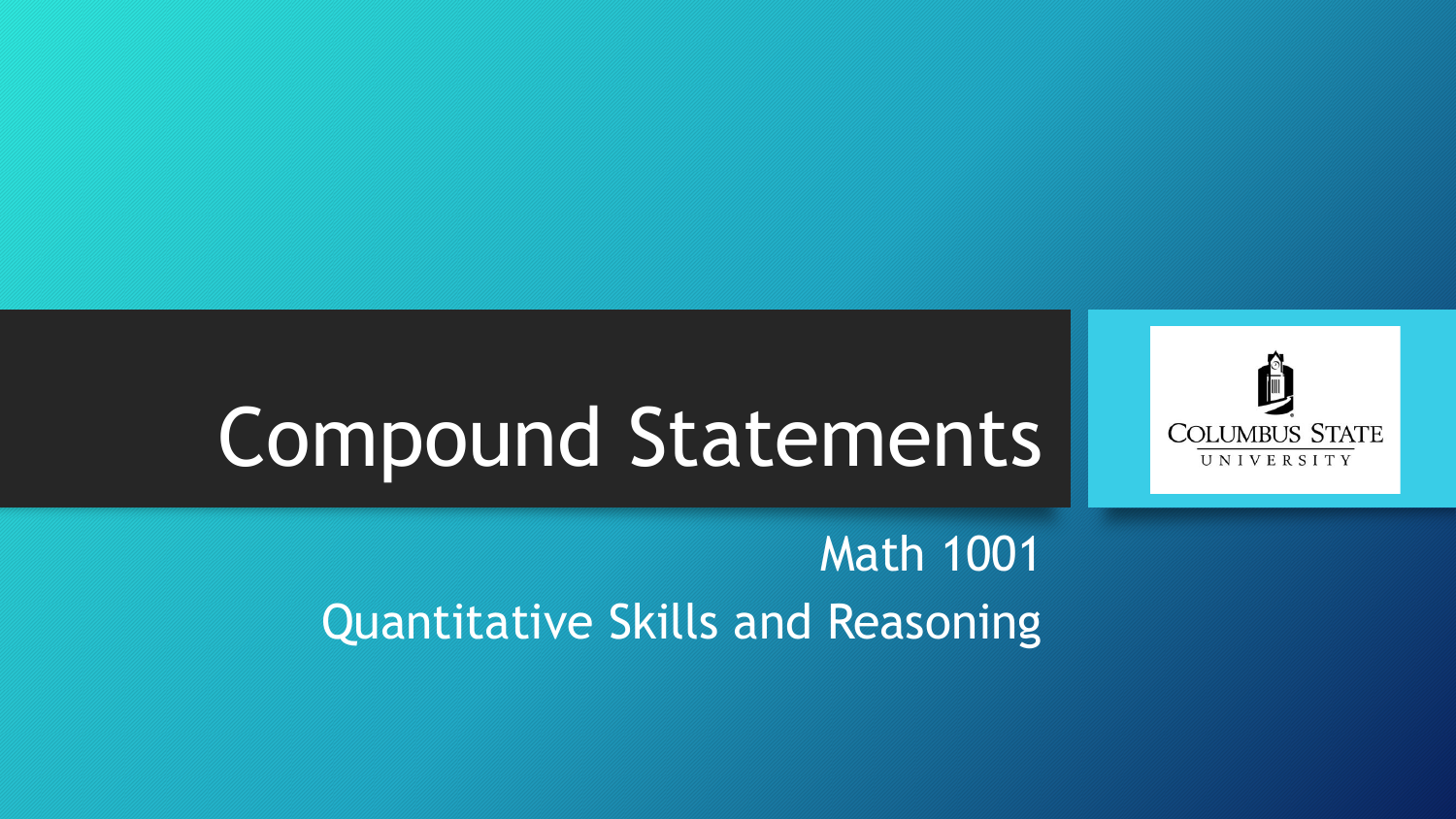## Simple and Compound Statements

- A **simple statement** is a statement that conveys a single idea.
- A **compound statement** is a statement that conveys two or more ideas.
- Connecting simple statements with words and phrases such as
	- and
	- or
	- if
	- then
	- if and only if

creates a compound statement.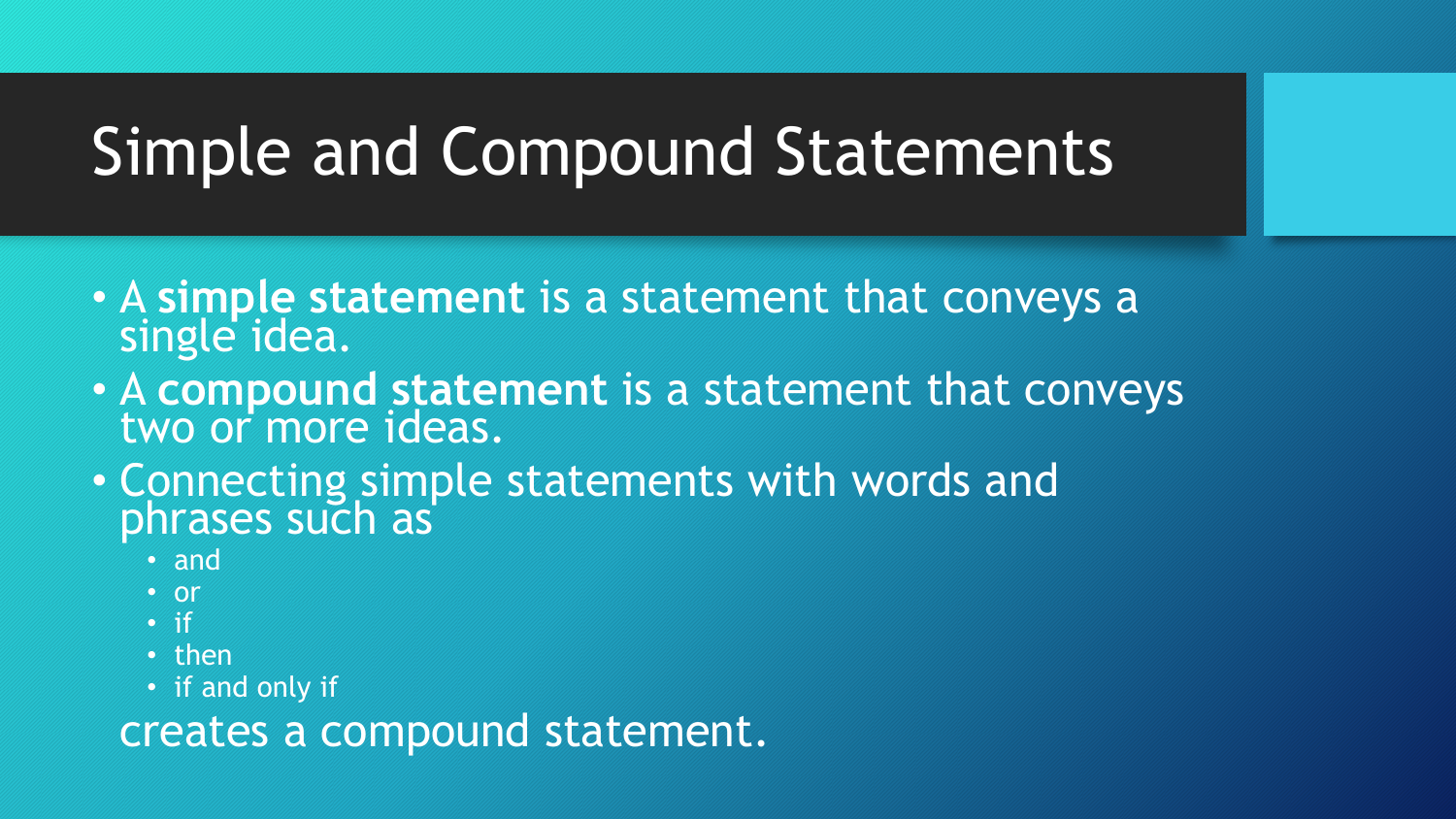### Simple and Compound Statements

• Logician George Boole used symbols such as *p*, *q*, *r*, and *s* to represent statements and the symbols  $\wedge$ ,  $\vee$ ,  $\rightarrow$ , and  $\leftrightarrow$  to represent connectives.

| <b>Statement</b>       | <b>Connective</b> | <b>Symbolic Form</b>  | <b>Type of Statement</b> |
|------------------------|-------------------|-----------------------|--------------------------|
| not $p$                | not               | $\neg p$              | $\sqrt{N}$ egation       |
| $p$ and $q$            | and $\bigcap$     | Ana<br>$p \wedge q$   | Conjunction              |
| $p$ or $q$             | - V<br><b>or</b>  | $p \vee q$            | Disjunction              |
| If $p$ , then $q$      | Ifthen            | $p \rightarrow q$     | Conditional              |
| $p$ if and only if $q$ | if and only if    | $p \leftrightarrow q$ | <b>Biconditional</b>     |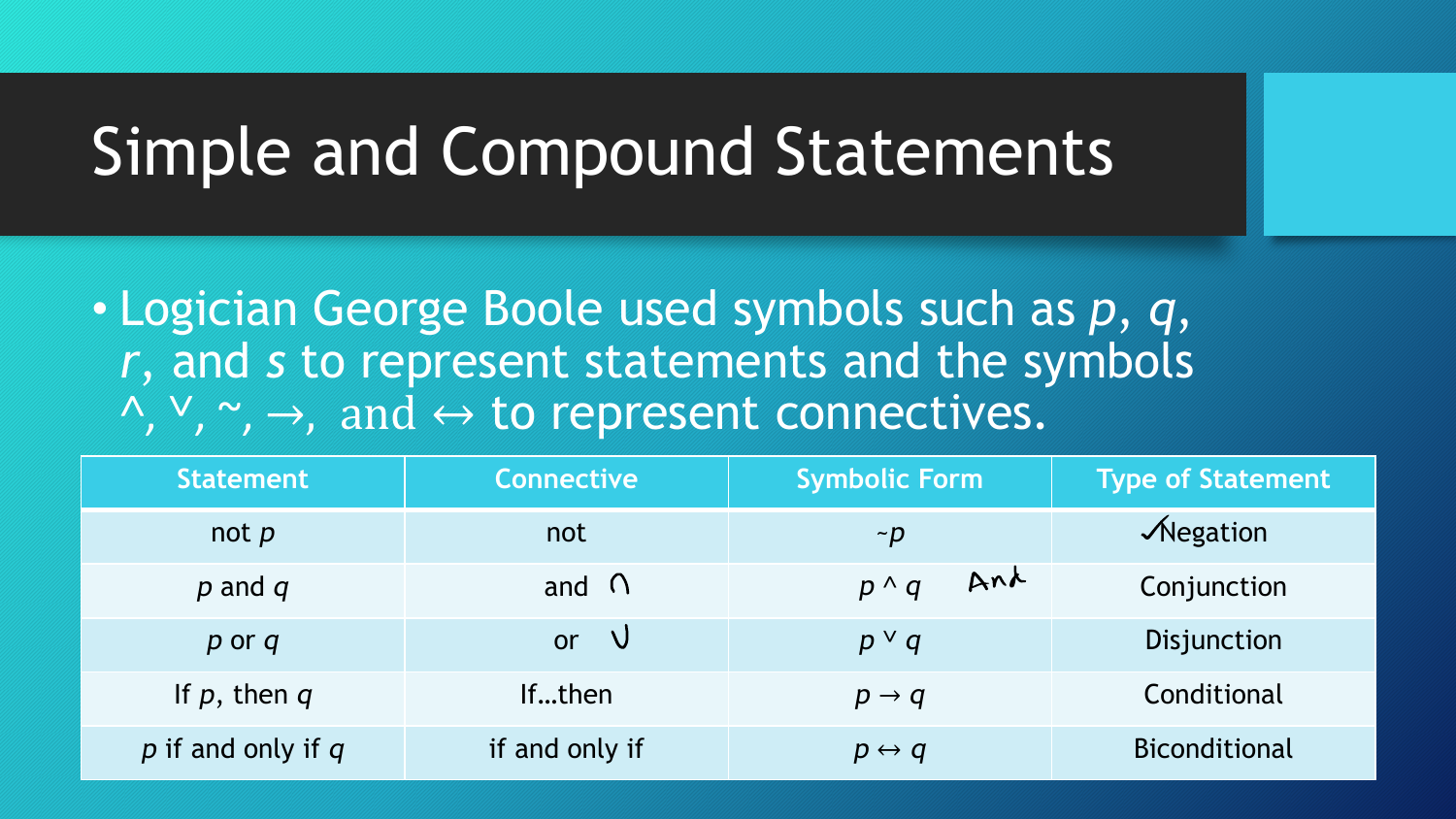#### Compound Statements in Symbolic Form

#### • Consider the following simple statements:

- *p*: I will go to the gym today.
- *q*: The temperature outside is very cold.
- *r*: I will not walk in the park today.
- *s*: The weather is warm.
- Write the following compound statements in symbolic form:
	- The temperature outside is very cold and I will go to the gym later. *q* ˄ *p*
	- The weather is warm and I will not go to the gym today. *s* ˄ *~p ~r* ˅ *p*
	- I will walk in the park today or I will go to the gym.
	- If the weather is warm, then I will walk in the park today.  $s \rightarrow \neg r$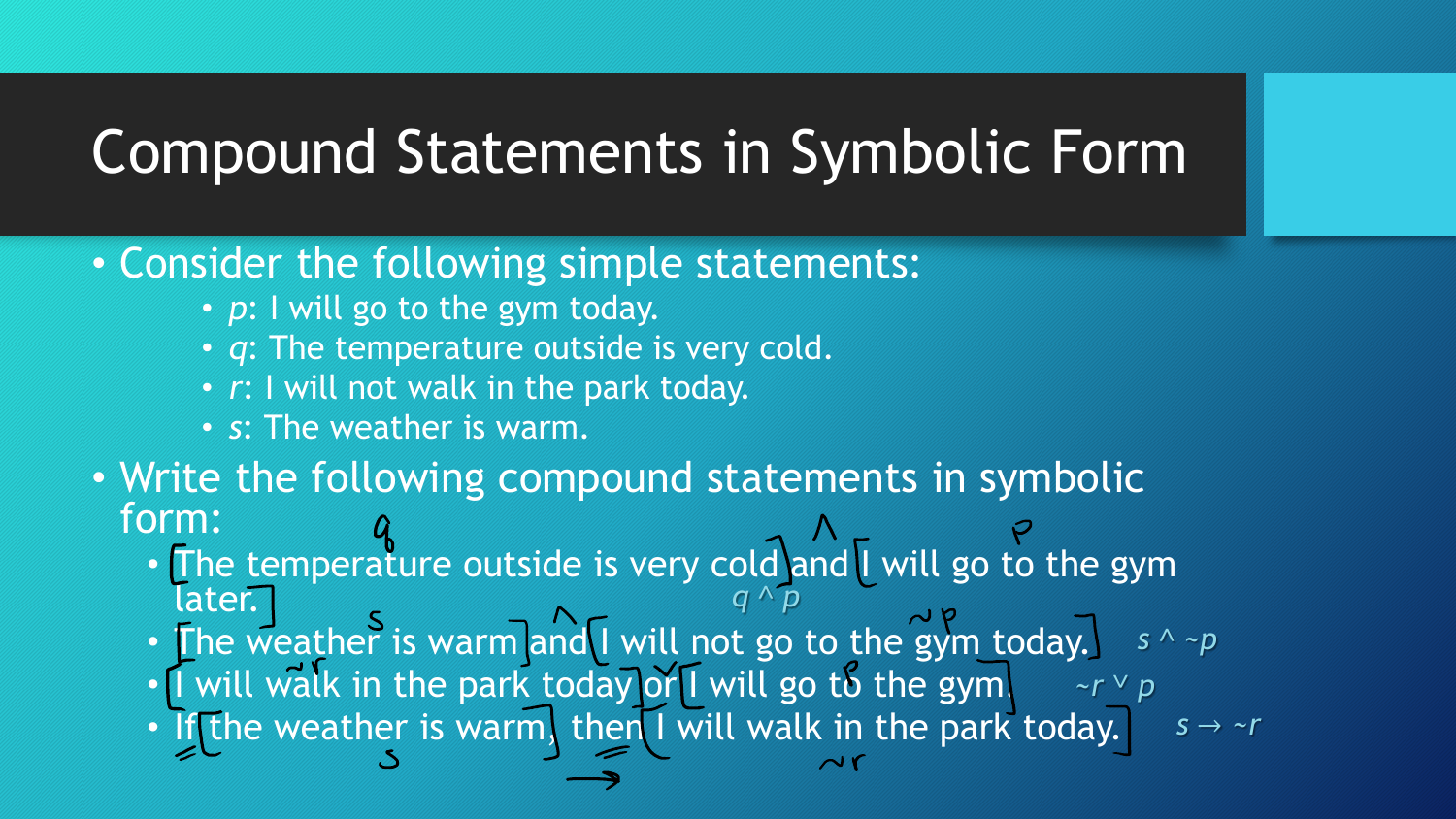#### Compound Statements in Symbolic Form

- Consider the following simple statements:
	- *p*: The match will not take place as scheduled.
	- *q*: The coach is sick.
	- *r*: The players are all well.
	- *s*: The match will not take place outdoors.
- Write the following symbolic statements in words. • *q* ^ *~p*  $\lceil \frac{a}{\text{The coach}} \rceil$  and the match will take place as scheduled.
	- p v *s* The match will not take place as scheduled or the match will not take place outdoors.
	- $r \rightarrow \neg p$ If the players are all well, then the match will take place as scheduled.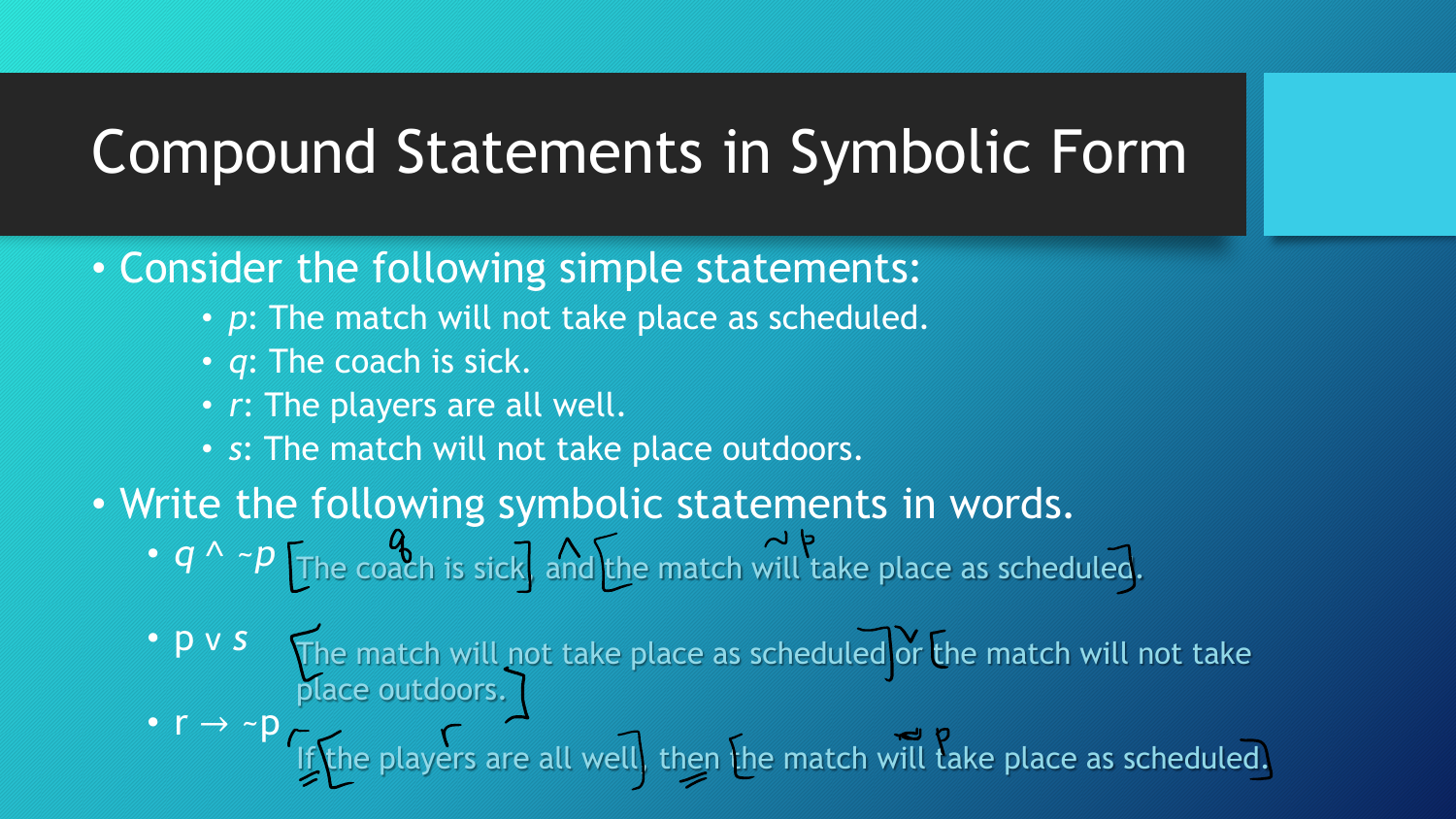## Compound Statements and Grouping

- A compound statement surrounded by parentheses are grouped together.
- Similarly, statements on the same side of a comma are grouped together.

| <b>Symbolic Form</b>                       | <b>English Sentence</b>           | <b>Meaning</b>                                                             |
|--------------------------------------------|-----------------------------------|----------------------------------------------------------------------------|
| $p \wedge (q \vee \neg r)$                 | $p$ , and $q$ or not $r$ .        | q and ~r are grouped together.                                             |
| $(p \wedge q) \vee r$                      | $p$ and $q$ , or $r$ .            | $p$ and $q$ are grouped together.                                          |
| $(p \wedge \neg q) \rightarrow (r \vee s)$ | If $(p$ and not $q$ then $(r s.)$ | $p$ and $q$ are grouped together,<br>and $r$ and $s$ are grouped together. |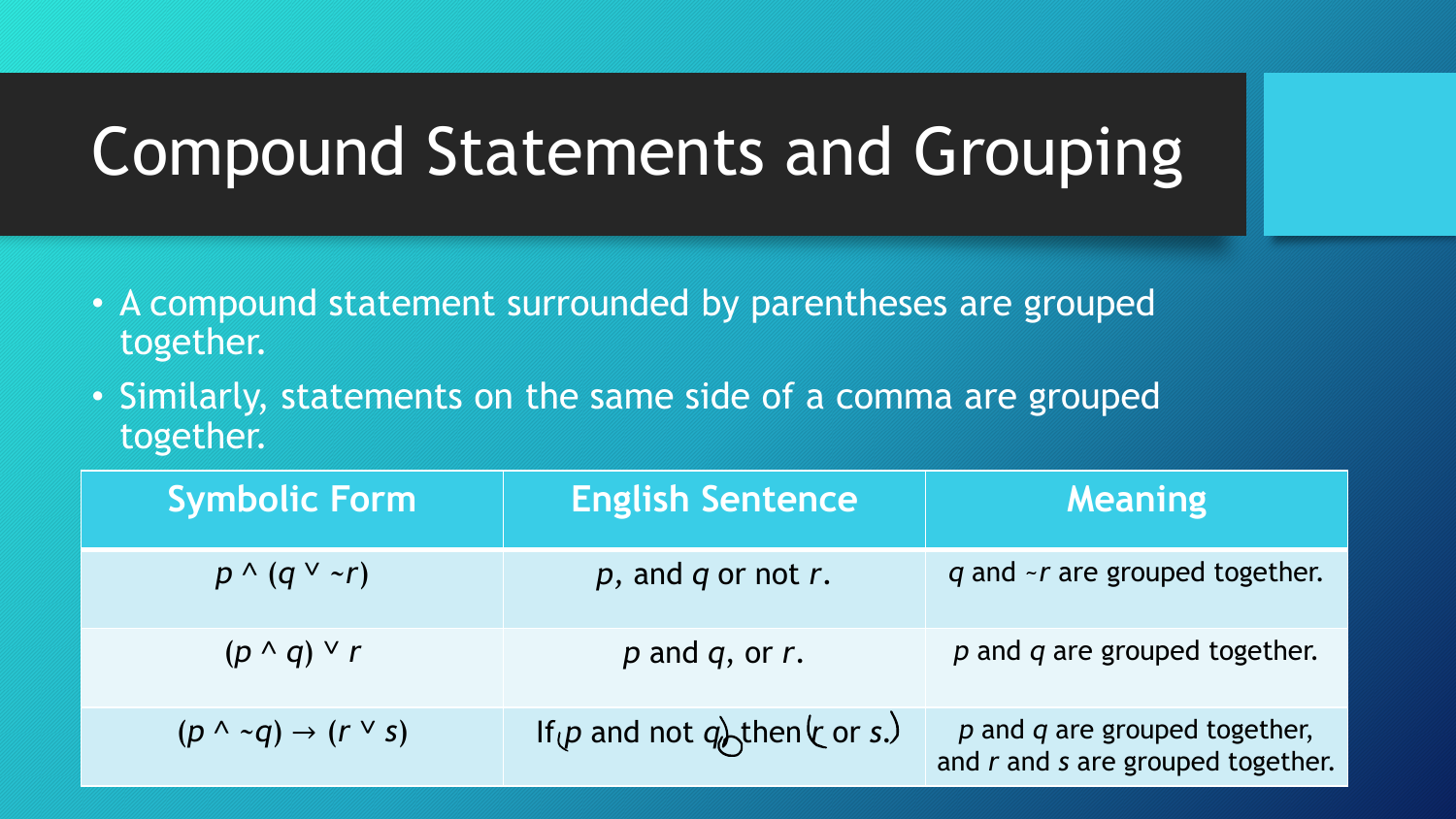#### Translate Compound Statements

#### • Let *p*, *q*, and *r* represent the following:

- *p*: You complete your coursework.
- *q*: You graduate.
- *r*: You will receive a job offer.
- Write  $(p \wedge q) \rightarrow r$  as an English sentence. If you complete your coursework and graduate, then you will receive a job offer.

• Write "If you do not complete your coursework, then you will not graduate and you will not receive a job offer," in symbolic form.  $\sim p \rightarrow (\sim q \land \sim r)$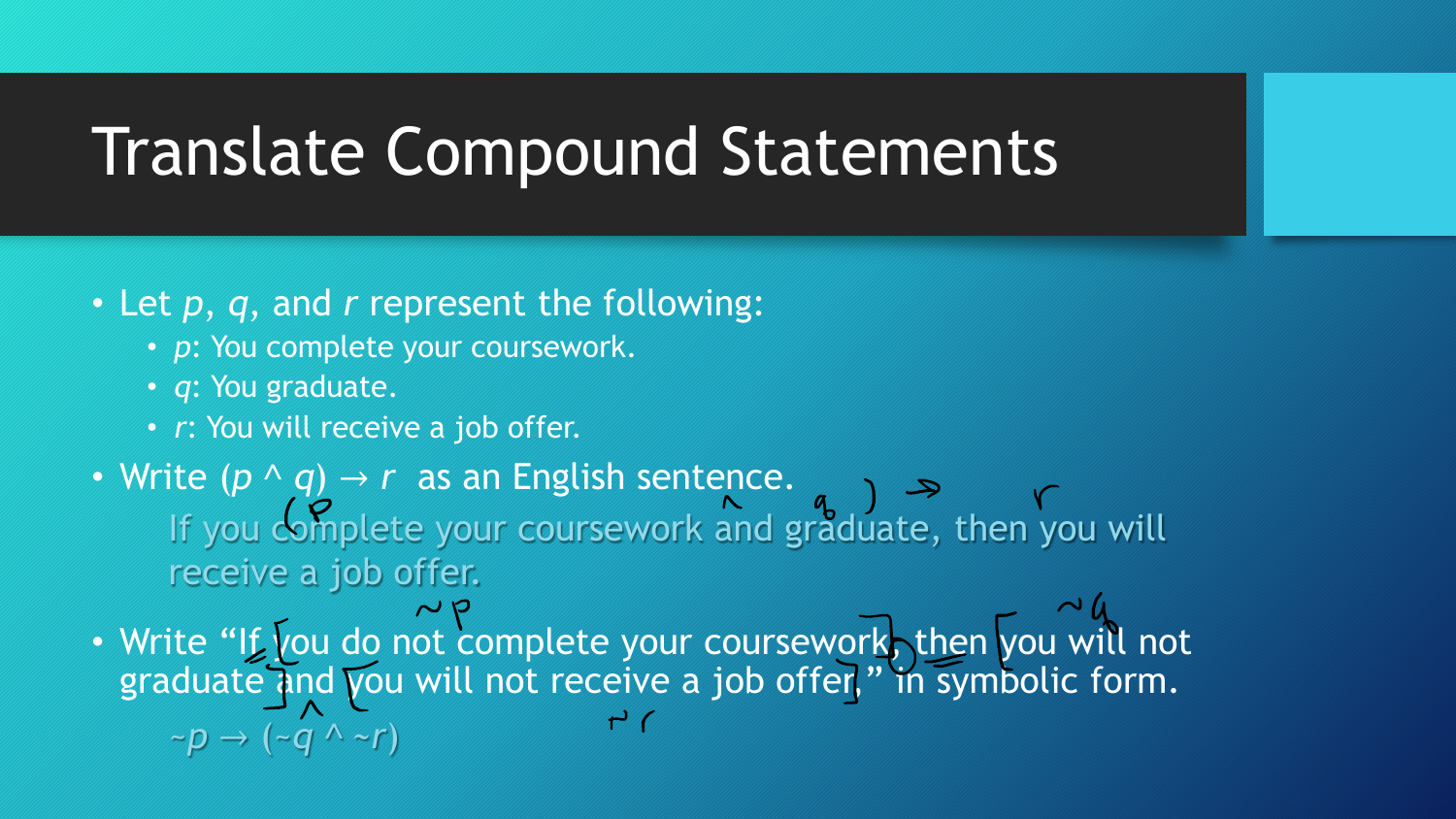## Truth Value of a Conjunction

• Complete the following Truth Table:



- The conjunction  $p \wedge q$  is true if and only if both p and q are true.
- Sometimes the word *but* is used in place of the connective *and*. The two connectives are equivalent.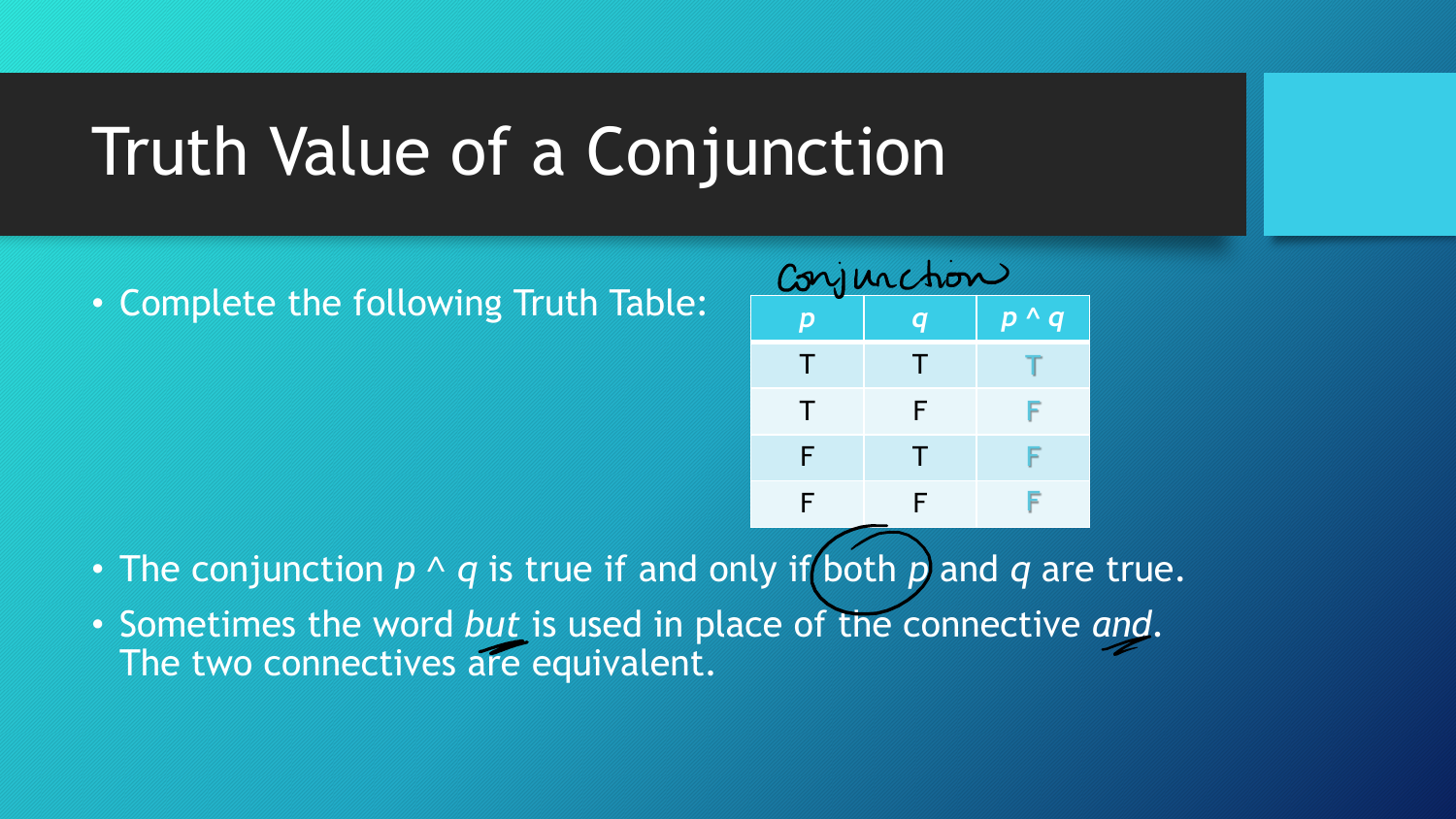## Truth Value of a Disjunction

• Complete the following Truth Table:



• The conjunction  $p \vee q$  is true if and only if both p is true, q is true, or both *p* and *q* are true.